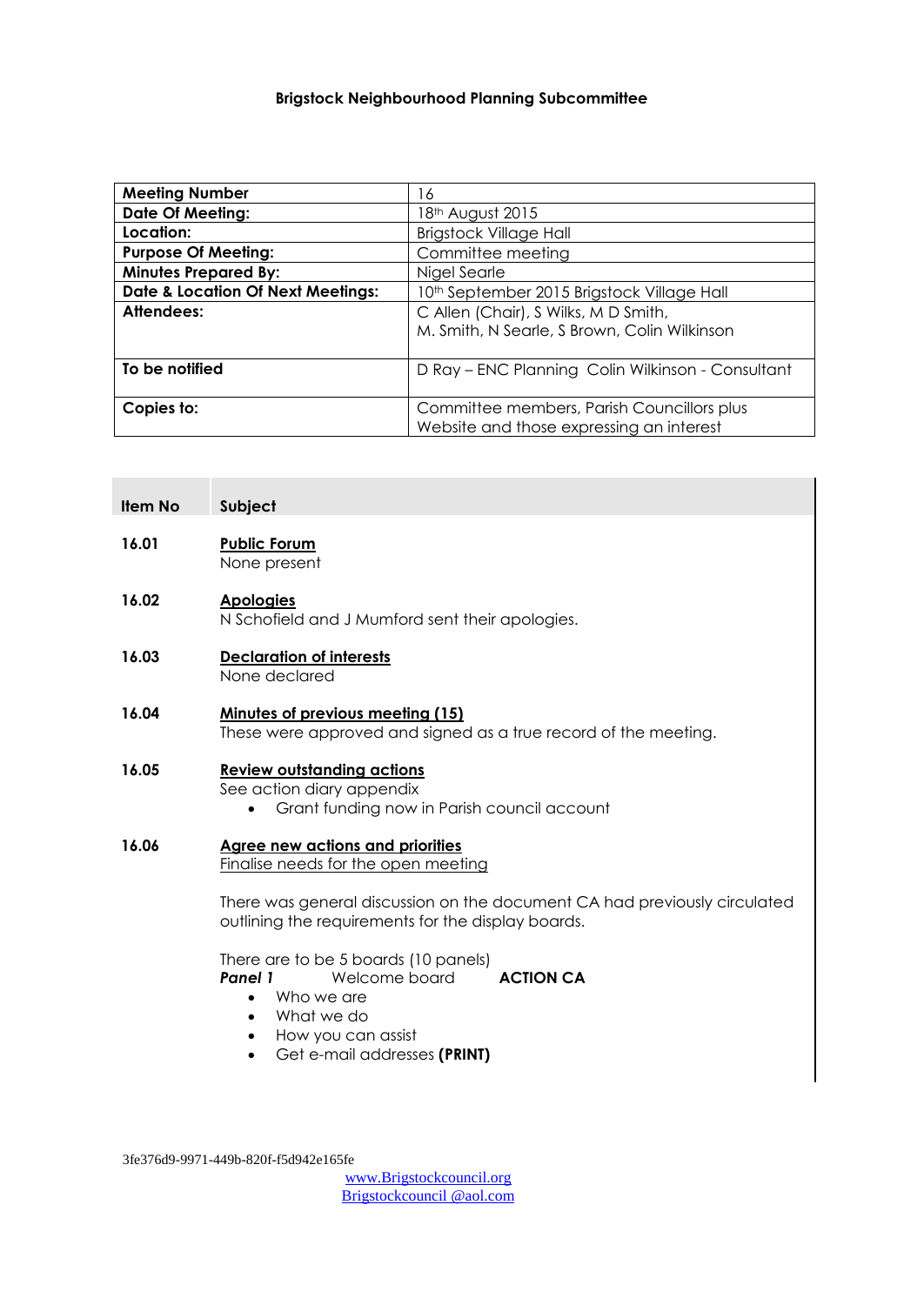#### **Brigstock Neighbourhood Planning Subcommittee**

#### *Panel 2* Maps **ACTION NJS**

- Map of parish
- Map of village
- Historical map

#### **Panel 3** Historic time lines **ACTION SW**

- Listed buildings
- **•** Conservation
- Architectural styles

#### **Panel 4** Demographic **ACTION MDS**

- Make up of village
- Census data
- Statistical analysis

#### **Panel 5** Planning **ACTION NPS**

- Time line planning chart
- Current development ie Camp, Chase Farm

#### **Panel 6** Development **ACTION SB**

- Local plan ie. ENC, Spatial Strategy
- Village envelope

#### **Panel 7** Green space **ACTION SW**

- Impact on open spaces
- Pocket park
- Country park
- Environmental issues
- Use of open spaces

#### **Panel 8** Future for young and Old **ACTION MS**

- Transport links
- Work prospects
- **•** Facilities

#### **Panel 9** Business **ACTION LS**

- How to support
- Working from home
- Business units

#### **Panel 10** Village attributes **ACTION JM RF**

- Reference previous questionnaire
- Good things
- Bad things
- Issues
- Other comments
- 16.06i Order of events for day Open meeting 2 till 5 Introduction CA Presentation Colin Wilkinson 2:30 Round up SW

3fe376d9-9971-449b-820f-f5d942e165fe

[www.Brigstockcouncil.org](http://www.brigstockcouncil.org/) Brigstockcouncil @aol.com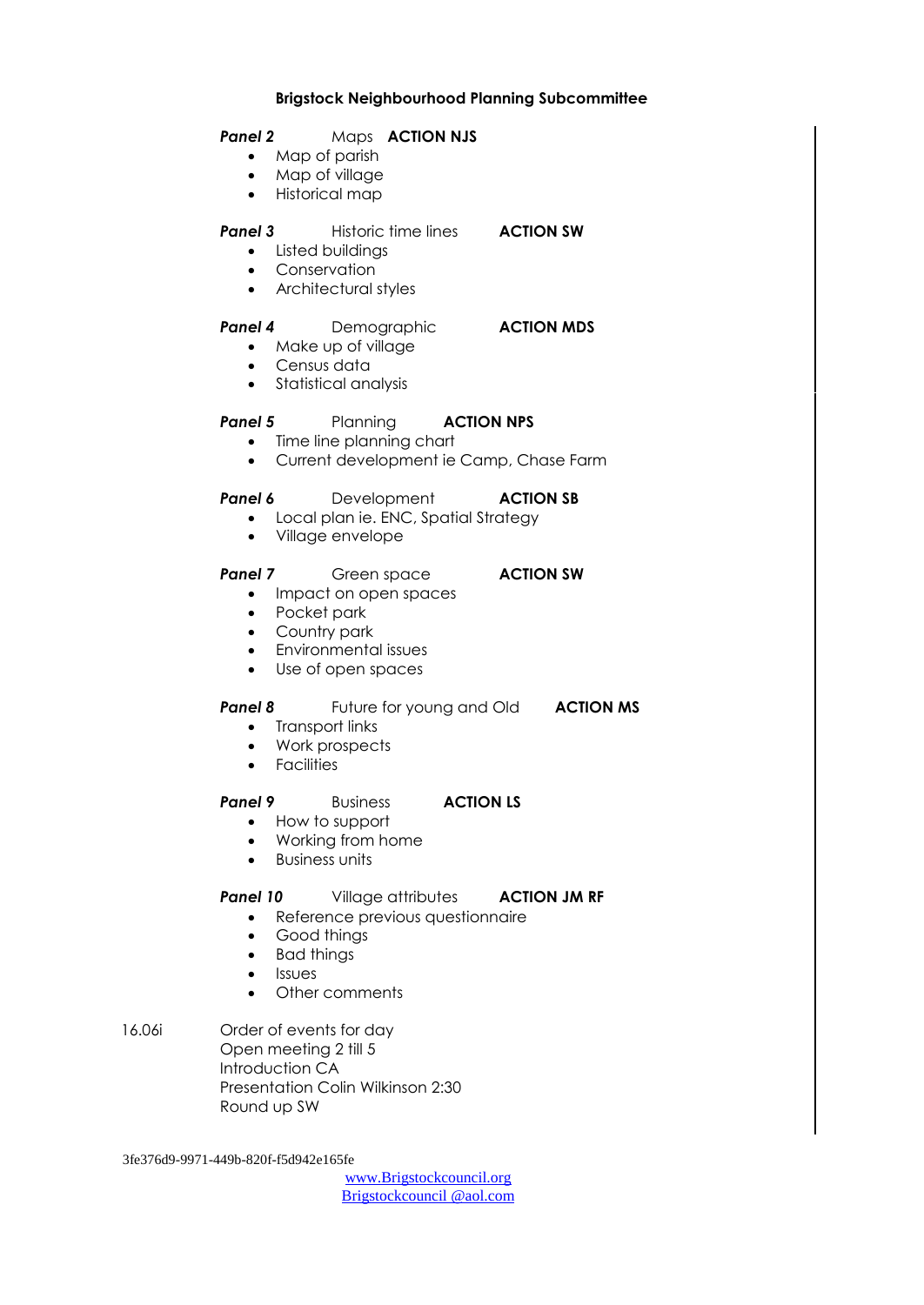#### **Brigstock Neighbourhood Planning Subcommittee**

- 16.06ii Tea and cakes to be supplied by WI to be confirmed **NO charge to meeting attendees**
- 16.06iii Miscellaneous
	- **•** Invite District Councillor, County Councillor and MP ACTION NS
	- Name badges **ACTION MDS**
	- Map ARNOT plan appendix 13 open spaces AI Size **ACTION NS**
	- Poster and new letter to be sent to outlining addresses **ACTION NS**
- **16.07 Correspondence**

None received

- **16.08 AOB**  None
- **16.09 Date of next meeting** 10<sup>th</sup> September in the village hall meeting room @ 7:30

3fe376d9-9971-449b-820f-f5d942e165fe

[www.Brigstockcouncil.org](http://www.brigstockcouncil.org/) Brigstockcouncil @aol.com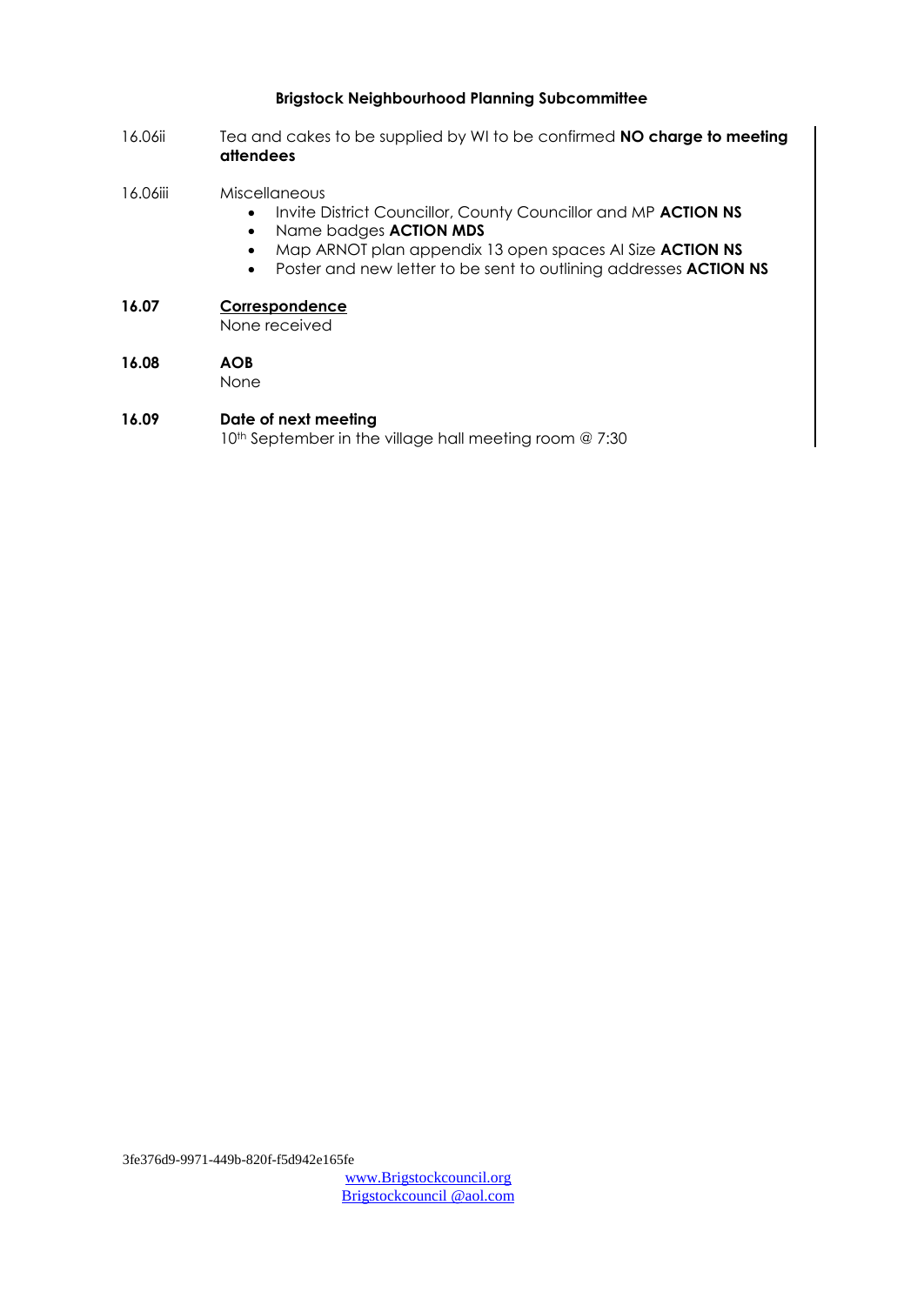## **ACCOUNTS ANALYSIS**

Approved grant budget

#### **August 2015 to February 2016**

| Item                                     | <b>Budget</b> | Aug       | Sept | Oct | <b>Nov</b> | <b>Dec</b> | Jan | Feb |
|------------------------------------------|---------------|-----------|------|-----|------------|------------|-----|-----|
|                                          |               |           |      |     |            |            |     |     |
| Consultant -Surveys                      | £840          |           |      |     |            |            |     |     |
| Consultant-Launch event advice           | £390          |           |      |     |            |            |     |     |
| Consultant - Questionnaire & Analysis    | £1,690        |           |      |     |            |            |     |     |
| Printing Costs - Questionnaire           | £208          |           |      |     |            |            |     |     |
| <b>Publicity Costs - Poster Printing</b> | £10           |           |      |     |            |            |     |     |
| Publicity Costs - Street signage         | £180          |           |      |     |            |            |     |     |
| Unbudgeted                               | £000          | £23.41    |      |     |            |            |     |     |
| Total                                    | £3,323        | £97.94    |      |     |            |            |     |     |
| <b>Available Funds Balance</b>           | £3,323        | £3,225:06 |      |     |            |            |     |     |

Unbudgeted details

| Month | Reference | Cost   | Supplier | Item         |
|-------|-----------|--------|----------|--------------|
| Aug   | 101143    | £24:41 | ENC      | Map printing |
| Aug   | '01149    | £73.53 | ENC      | Map printing |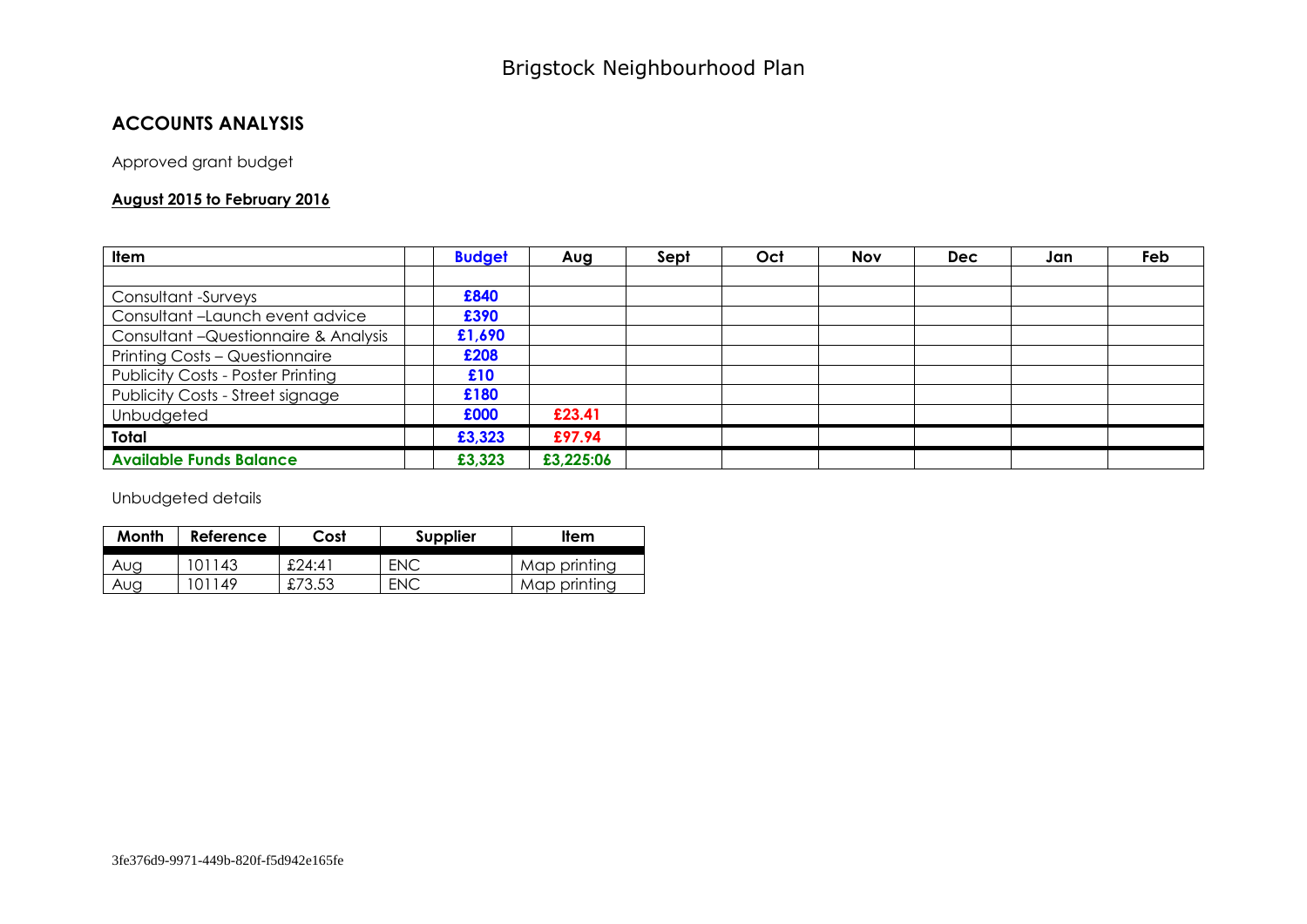| Ref      | Completed Actions                                                                                                                                                                                                                                                                                                                                                                                                                                                             |                                                                                      | Resp       | Due by     |
|----------|-------------------------------------------------------------------------------------------------------------------------------------------------------------------------------------------------------------------------------------------------------------------------------------------------------------------------------------------------------------------------------------------------------------------------------------------------------------------------------|--------------------------------------------------------------------------------------|------------|------------|
| 13.07i   | It was agreed that the project should have a<br>logo based on the initials ONP Our<br>Neighbourhood Plan SW to design ACTION                                                                                                                                                                                                                                                                                                                                                  |                                                                                      | <b>SW</b>  | 21/07/2015 |
| 14.06iia | Launch meeting<br>Propose that chair of PC or NHP<br>$\bullet$<br>committee introduce project<br>The consultant will then give a<br>$\bullet$<br>presentation.<br>Input from D Ray (ENC) to be confirmed<br>There will also be maps and information etc<br>around the hall so there can be subsequent<br>discussion. Possibly some historical information<br>also. The meeting to be an open meeting 3 till<br>5 in the village hall. SW, CA Colin Wilkinson<br><b>ACTION</b> | The detail of the displays for launch to be finalised at<br>that 18th August Meeting | SW/CA/CW   |            |
|          | MDS was asked if he could establish if the<br>census distributions were representative of this<br>size of rural settlement. ACTION                                                                                                                                                                                                                                                                                                                                            |                                                                                      | <b>MDS</b> |            |
| 15.06ic  | MDS would circulate the presentation ACTION                                                                                                                                                                                                                                                                                                                                                                                                                                   |                                                                                      | <b>MDS</b> | 18/08/2015 |
| 15.06ii  | NJS to establish if ENC can supply historical<br>map overlays <b>ACTION</b>                                                                                                                                                                                                                                                                                                                                                                                                   |                                                                                      | <b>NJS</b> | 18/08/2015 |
| 15.06iii | NS to circulate village design statement to<br>group <b>ACTION</b>                                                                                                                                                                                                                                                                                                                                                                                                            |                                                                                      | <b>NJS</b> | 18/08/2015 |
| 15.06v   | SW to design advertising poster <b>ACTION</b>                                                                                                                                                                                                                                                                                                                                                                                                                                 |                                                                                      | SW         | 18/08/2015 |
|          |                                                                                                                                                                                                                                                                                                                                                                                                                                                                               |                                                                                      |            |            |

| Ref     | Outstanding Actions                                                                          |                 | Resp | Due bv     |
|---------|----------------------------------------------------------------------------------------------|-----------------|------|------------|
| 5.06iii | 'Try to collect as many e-mail addresses from<br>residents so we can start communicating via | Very slow start |      | 31-03-2015 |
|         | Brigstock News. Offer a prize. <b>ACTION CA</b>                                              |                 |      |            |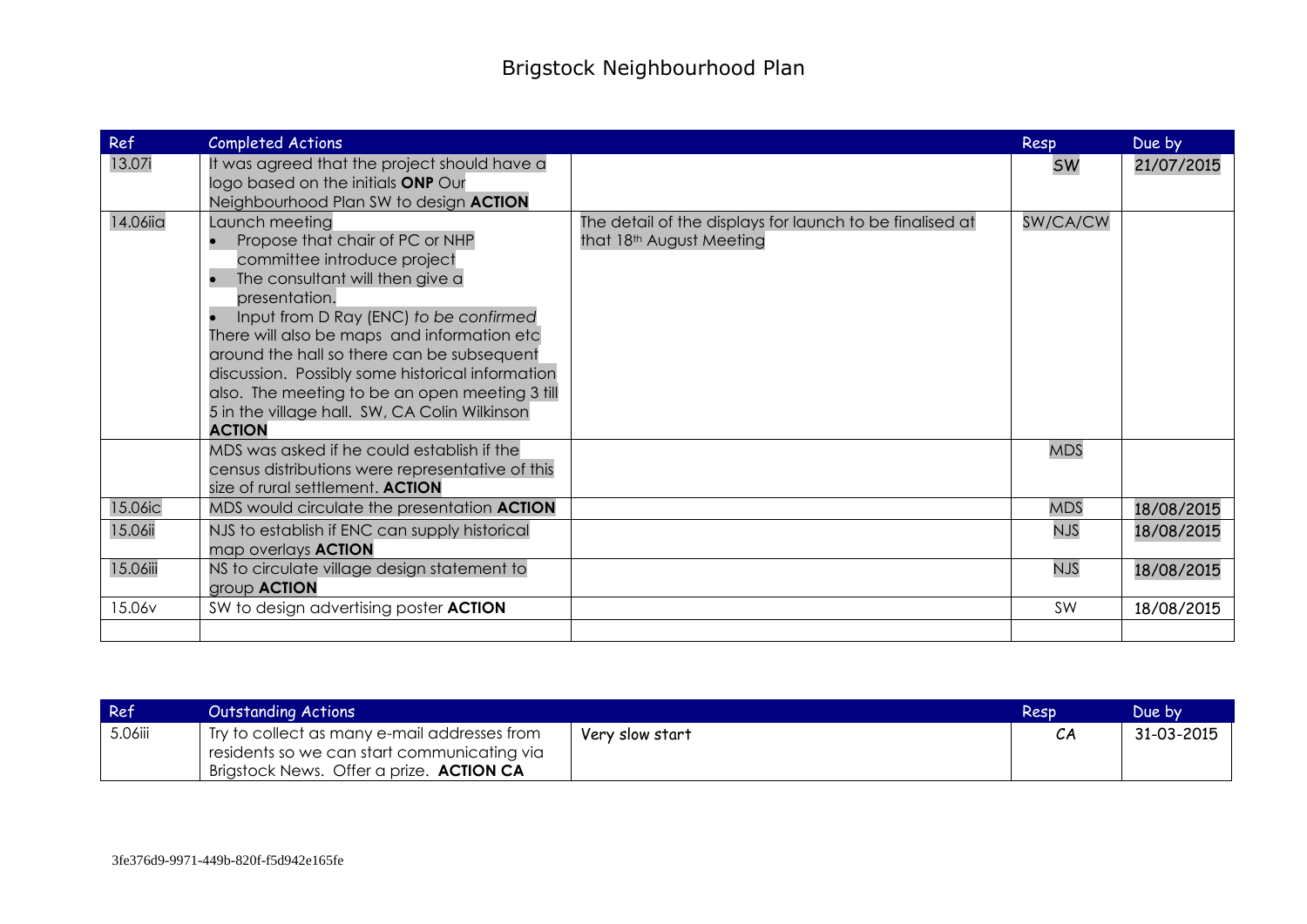# Brigstock Neighbourhood Plan

| 12.04iic   | To try and improve the response it was                                                 |                                           | <b>RF</b> | <b>ASAP</b> |
|------------|----------------------------------------------------------------------------------------|-------------------------------------------|-----------|-------------|
|            | suggested there should be a link to the<br>questionnaire circulated with the school    |                                           |           |             |
|            | routine information text. ACTION RF                                                    |                                           |           |             |
| 12.04iiib  | There was a need for smaller maps (A3) similar                                         |                                           | ALL       |             |
|            | to those in the Core Spatial Strategy and                                              |                                           |           |             |
|            | ARNOT plan. It those requiring maps inform                                             |                                           |           |             |
|            | NJS of the plan and page numbers he will                                               |                                           |           |             |
|            | arrange for these to be e-mailed. ACTION ALL                                           |                                           |           |             |
| 12.04vd    | Obtain (if available) Supportive maps to show                                          |                                           | <b>JM</b> | 07/06/2015  |
|            | recent village development ACTION JM                                                   |                                           |           |             |
| 13.07ii    | Letter to local businesses to be circulated                                            |                                           | <b>LS</b> | 21/07/2015  |
|            | when launch date (confirmed and set in                                                 |                                           |           |             |
|            | concrete) ACTION LS                                                                    |                                           |           |             |
| 13.07iii   | It was agreed that the flyer circulated to all                                         |                                           | <b>SW</b> | 21/07/2015  |
|            | houses would also include the questionnaire                                            |                                           |           |             |
|            | <b>ACTION SW</b>                                                                       |                                           |           |             |
| 15.06iiii  | The display boards should be limited to about                                          |                                           | CA        | 18/08/2015  |
|            | 5. From the list supplied by Colin Wilkinson CA                                        |                                           |           |             |
|            | will summarise the content for the boards and                                          |                                           |           |             |
|            | circulate. The final content will be signed off                                        |                                           |           |             |
|            |                                                                                        |                                           |           |             |
| 15.06vi    | at the 18th August meeting. ACTION<br>NS to establish if WI will do refreshments and   |                                           | <b>NS</b> |             |
|            |                                                                                        |                                           |           | 18/08/2015  |
| 15.06viii  | establish their charges <b>ACTION</b><br>Local business to be invited to attend launch |                                           | T.B.A     |             |
|            |                                                                                        |                                           |           |             |
|            | meeting <b>ACTION</b>                                                                  |                                           |           |             |
| 15.06viiii | Separate stake holder meeting to be                                                    | Provisionally booked for the 13th October | T.B.A     |             |
|            | arranged <b>ACTION</b>                                                                 |                                           |           |             |
| 15.06x     | NS to invite CPRE to the stakeholder meeting<br><b>ACTION</b>                          |                                           | <b>NS</b> | 18/08/2015  |
|            |                                                                                        |                                           |           |             |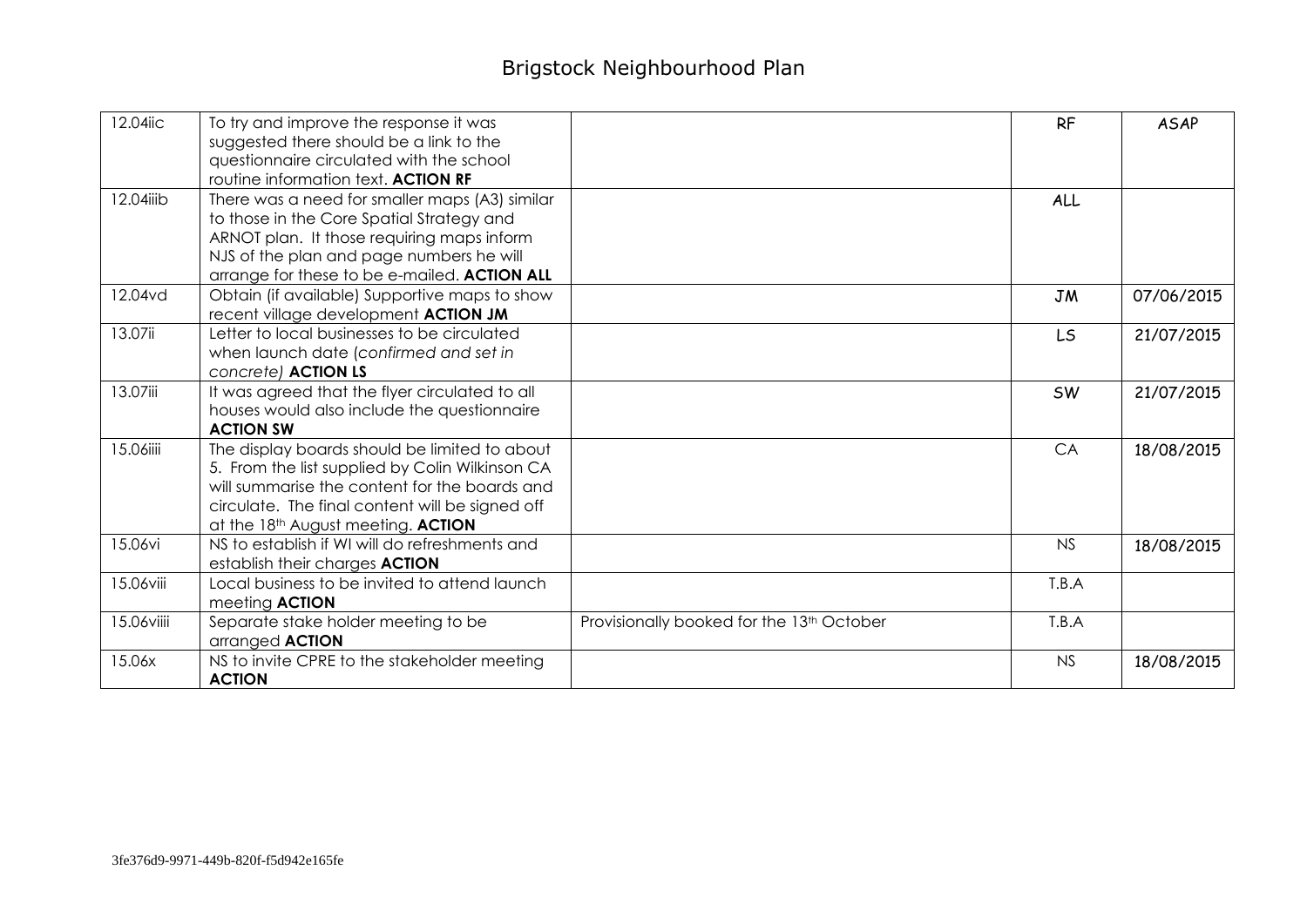| Ref      | New Actions                                             | Resp       | Due by     |
|----------|---------------------------------------------------------|------------|------------|
| 16.06iii | Invite District Councillor, County Councillor and<br>MP | <b>NS</b>  | 10/09/2015 |
| 16.06iii | Name badges                                             | <b>MDS</b> | 10/09/2015 |
| 16.06iii | Map ARNOT plan appendix 13 open spaces AI<br>Size       | <b>NS</b>  | 10/09/2015 |
| 16.06iii | Poster and new letter to be sent to outlining           | <b>NS</b>  | 10/09/2015 |
|          | addresses                                               |            |            |